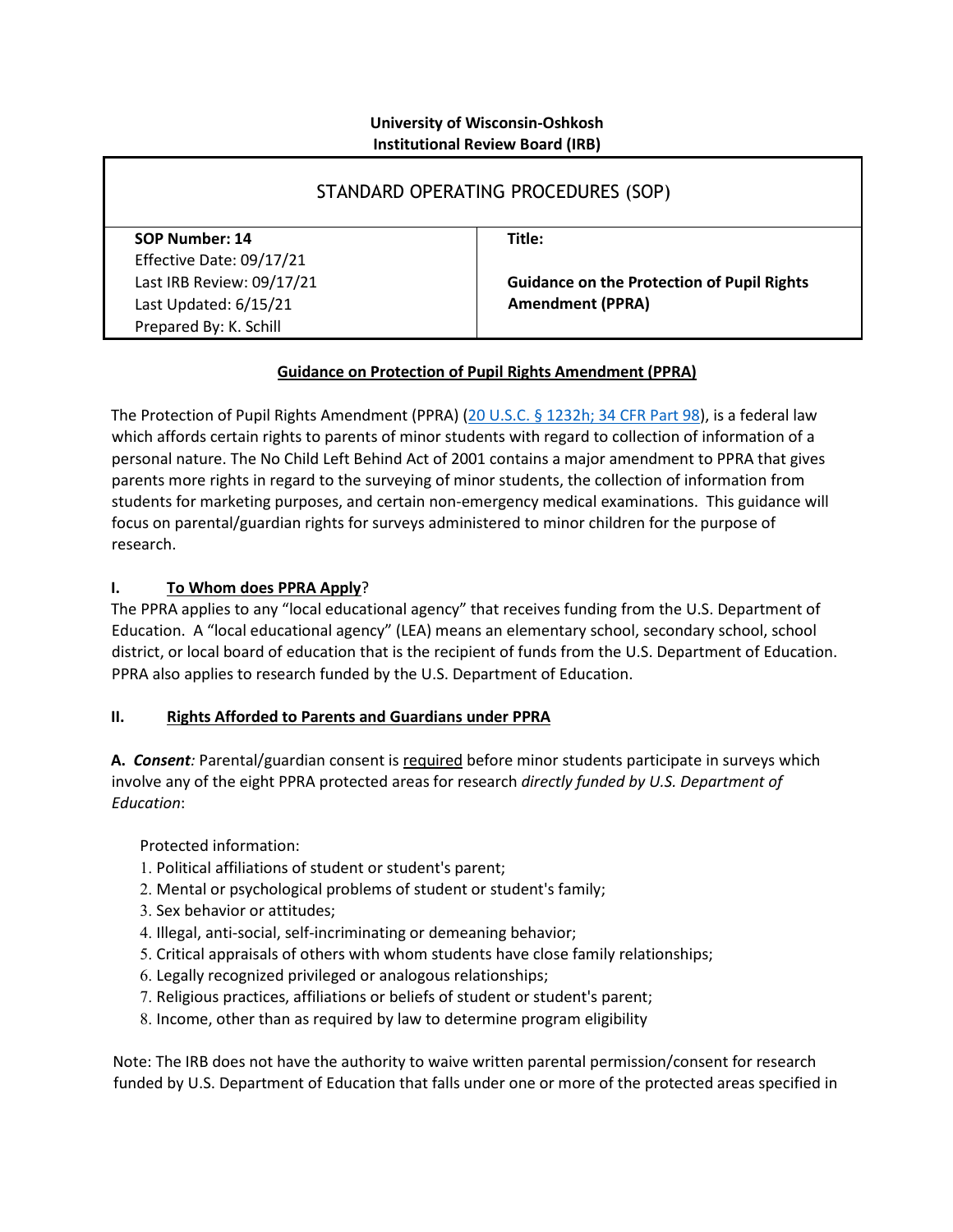the PPRA regulations. The IRB research protocol must describe how parental/guardian permission will be obtained.

### **B***. Receive notice* and an opportunity to *opt a student out* of:

- 1. Any protected information survey administered or *distributed to a student by a local educational agency that is a recipient of funds from the U.S. Department of Education*.
	- a. Local educational agencies must develop policies and directly notify parents/guardians of the policy on an annual basis. Researchers are encouraged to review the local policies of the school and/or school district early in the study design process for research which will be conducted within a local educational agency.
- **C.** *Inspect*, upon request:
	- 1. Protected information surveys, before the administration or distribution by a local educational agency
	- 2. All instructional materials, excluding academic tests or assessments, which will be used in connection with any survey, analysis, or evaluation as part of any applicable program shall be available for inspection by the parents or guardians of the children.

Note: These rights transfer from the parents to the student when the student turns 18 years old or becomes an emancipated minor under applicable State law.

#### **III. PPRA Scenarios and Parental Consent**:

- A. Requirements for Protected Information Surveys *funded by the U.S. Department of Education*
	- Does the research involve "protected information" surveys?
	- Are the surveys U.S. Department of Education-funded in whole or part?
	- Are the surveys "required"?

If the answer is yes to the three questions, PPRA affords parents the right to provide active written consent. Thus, even when the criteria for a waiver of parental permission at 45 CFR 46.116 or 45 CFR 46.408(c) are met, the IRB cannot approve waivers of parental permission for surveys, analyses, or evaluations where the primary purpose is to reveal information concerning one or more of the eight protected areas specified in PPRA. Prior written parental consent would be required, even if the IRB determined that some of the basic elements of informed consent specified in section 45 CFR 46.116(a) could be waived as inappropriate to the activity.

- B. Requirements for Protected Information Surveys, *funded by Sources other than the U.S. Department of Education and administered or distributed by local education agencies that receive funds from the U.S. Department of Education*
	- Does research involve "protected information" surveys?

• Are the surveys being administered or distributed by schools that receive any U.S. Department of Education funds?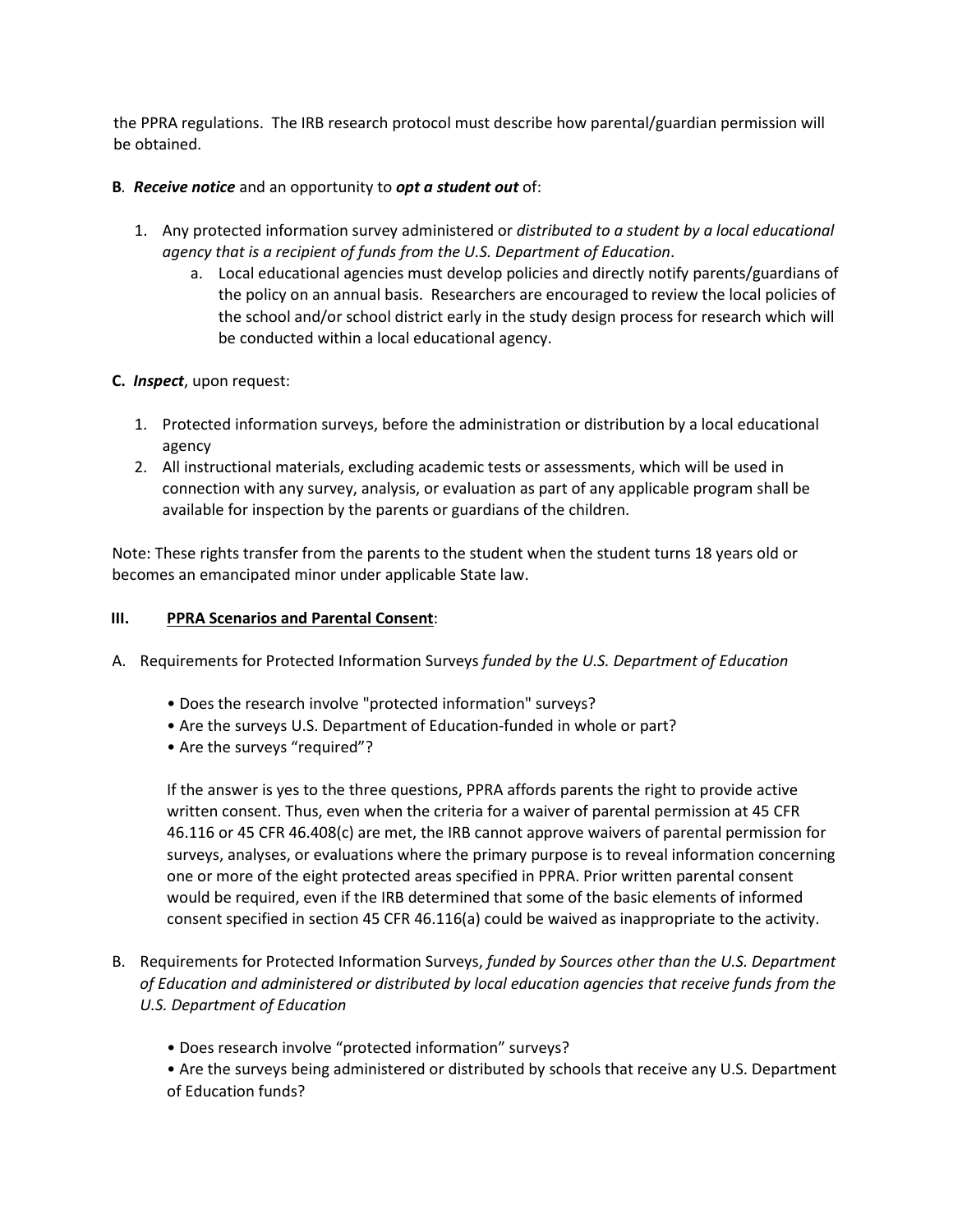If the answer is yes to both questions, PPRA affords parents the right to inspect the surveys before they are administered or distributed and to opt the student out of the surveys. Note: Local educational agency policy or the IRB may be more stringent (i.e., the LEA or IRB may require parental/guardian consent).

#### **Resources:**

United States Department of Education PPRA 34 CFR Part 98: <https://studentprivacy.ed.gov/content/ppra>

United States Department of Education, Student Privacy Policy Office: [https://studentprivacy.ed.gov/sites/default/files/resource\\_document/file/20-0379.PPRA\\_508\\_0.pdf](https://studentprivacy.ed.gov/sites/default/files/resource_document/file/20-0379.PPRA_508_0.pdf)

Kentucky IRB[: https://www.research.uky.edu/uploads/ori-d1110000-summary-requirements-and](https://www.research.uky.edu/uploads/ori-d1110000-summary-requirements-and-university-kentucky-uk-resources-us-doed-supported-or)[university-kentucky-uk-resources-us-doed-supported-or](https://www.research.uky.edu/uploads/ori-d1110000-summary-requirements-and-university-kentucky-uk-resources-us-doed-supported-or)

Oregon State University IRB: <https://research.oregonstate.edu/irb/ppra>

University of Denver HRPP: [https://www.du.edu/orsp/media/documents/new\\_irb\\_forms/guidance\\_ferpa\\_ppra.pdf](https://www.du.edu/orsp/media/documents/new_irb_forms/guidance_ferpa_ppra.pdf)